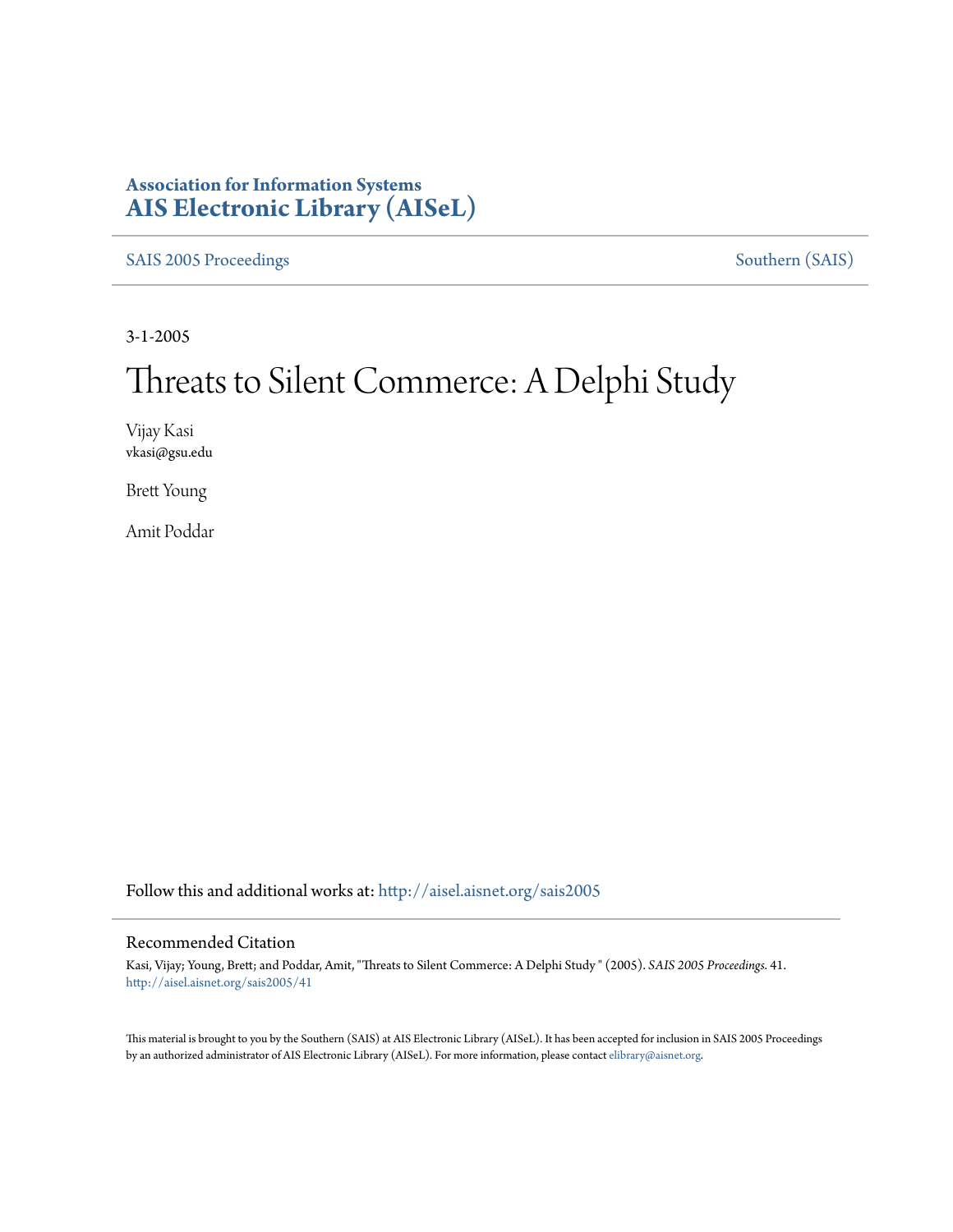## **THREATS TO SILENT COMMERCE: A DELPHI STUDY**

**Vijay Kasi Georgia State University**  vkasi@gsu.edu

**Brett Young Georgia State University**  brett@tidefans.com

**Amit Poddar Georgia State University**  apoddar@gsu.edu

### **Abstract**

*Radio Frequency Identification (RFID) tags enable a new dimension of commerce – termed "silent commerce" – by enabling object to object communication. Recent press headlines offer clear evidence of the furor this technology generates among companies and masses. RFID promises tremendous opportunities and benefits for the future. However, some reports are skeptical due to some of the threats associated with RFID. These threats must be sufficiently addressed before benefits are realized. Lack of a comprehensive list of threats and insufficient agreement on the threats hinders the adoption of this technology and also the research addressing the threats. This research attempts to identify the most significant threats to silent commerce by adopting a Delphi-based methodology. This approach enables us to produce a ranked list of significant threats. Furthermore, this work contributes to research by providing focus for research on mitigating risks and addressing threats so as to realize the full benefits of RFID. This research also contributes to practice by exposing threats that companies need to be aware of before implementing RFID to realize the benefits.* 

**Keywords:** RFID, Silent Commerce, ePC Code, Supply Chain, Radio Frequency Identification Tags

### **Introduction**

Imagine walking into a grocery store and being welcomed by your name and also being recommended a certain brand of soap because it is a month since your last purchase. Whether you buy the soap or not, this unrealistic dream is almost reality today. Radio Frequency Identification Devices<sup>[1](#page-1-0)</sup> have the potential to deliver unrealistic dreams and more.

RFID technology is already in use, from EZ- Pass when you cruise through toll-gates on highways to tracking cattle on a remote farm. This technology is based on object-to-object communication and is the natural evolution of simpler tracking and identification technologies such as anti-shoplifting devices clamped onto clothing in department stores for years. RFID technology advances are the result of devices becoming simpler, cheaper and more durable. These innovations, combined with a host of other developments, promise a revolutionary change in the way businesses operate. The technology paves way for the future where objects will have wide-ranging and deep conversations with other objects – via a process nicknamed "Silent Commerce" (Ferguson, 2002). Silent Commerce makes everyday objects intelligent and interactive (Accenture, 2002).

Just when one gets ecstatic about this technology, other business press headlines scream: "RFID may be a scary business", "Wal-Mart turns customers into RFID test rats", and "Blunder exposes dirty tricks in RFID War" (Mayfield, 2002; Palmer,

 $\overline{a}$ 

<span id="page-1-0"></span><sup>&</sup>lt;sup>1</sup> Henceforth referred as RFID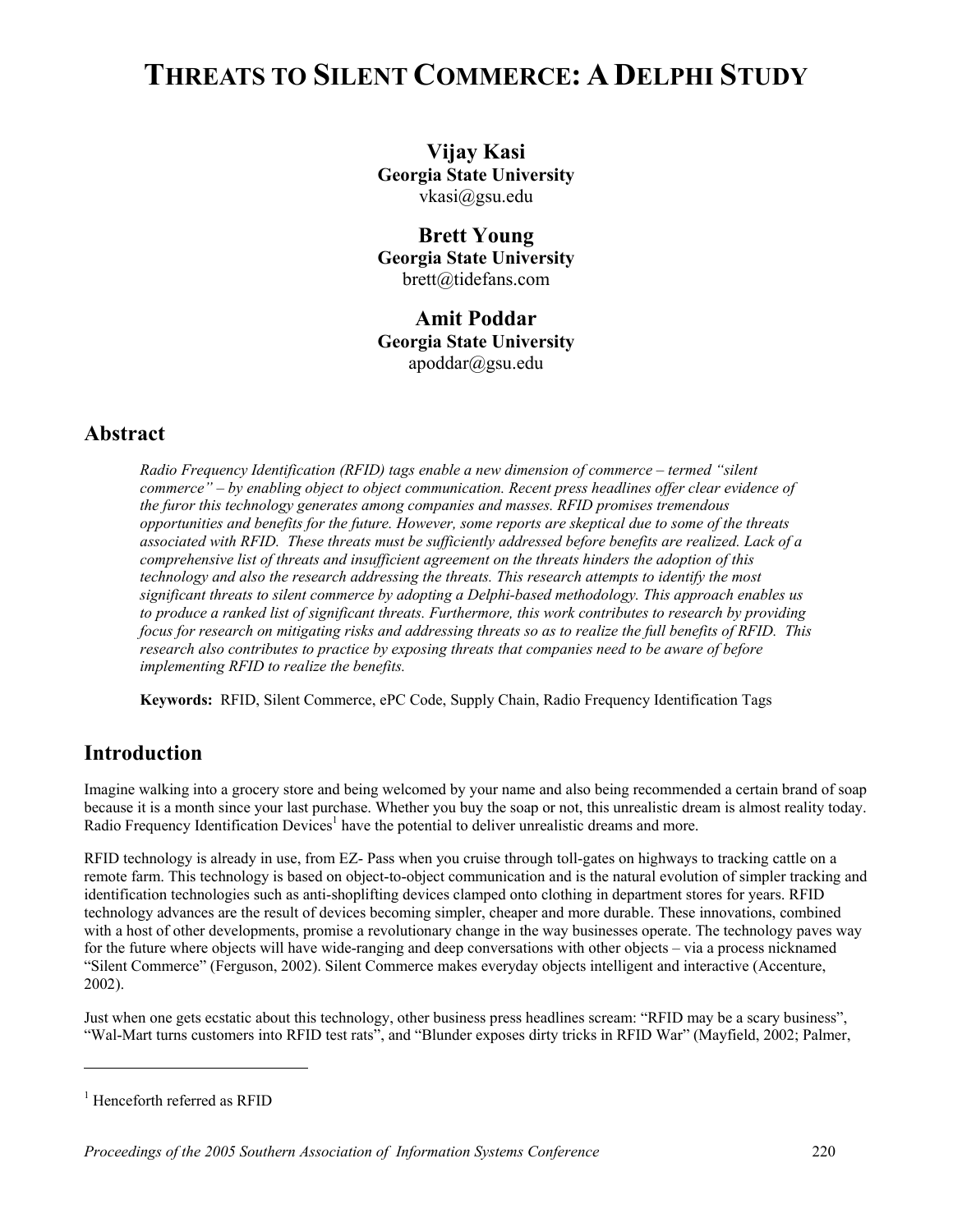2004; Smith & Konsynski, 2003; Trustman & Meshako, 1999; Want, 2004). The RFID chip is also nicknamed "Spychip" by those opposed to its use. These headlines and nicknames demonstrate the mixed emotions that RFID technology generates.

In spite of the advances in the technology and a number of promising opportunities, Gartner Research predicts that by 2007 at least 50% of RFID projects will fail (O'Brien, 2004). Within three years, according to Gartner, many companies will burn through plenty of money testing the new technology (O'Brien, 2004). With these conflicting reports we can infer that there are some threats associated with the adoption of this technology that are overlooked. This research attempts to identify these significant threats to profitable adoption of this "Silent Commerce".

The paper is organized as follows: First, we explain the basic tenets and mechanics of RFID. Second, we discuss the various opportunities that this technology generates. Third, we discuss some of the potential threats associated with this technology. Fourth, we discuss the research methodology we adopt for this study and conclude with expected contributions of this study.

### **RFID Explained**

Although RFID appears to be a futuristic radical innovation it has actually emerged evolutionarily. The first use of RFID dates back to the World War II, when the British used it to distinguish British planes from German. The first work exploring RFID devices is the paper by Harry Stockman, titled "Communication by Means of Reflected Power" in 1948.

The Universal Product Code (UPC) is the familiar technology that uniquely identifies products. RFID differs drastically from UPC as RFID sensors can read out-of-sight and out-of-contact objects. Furthermore, one kind of RFID tag can also transmit data, enabling us to have unique identifiers for every product on this planet (Smith  $\&$  Konsynski, 2003). Thus any product on the planet can be read and traced from any corner of the world. This simple development has given rise to radical opportunities discussed in later sections of this paper.

As the name suggests, RFID uses radio frequency chips for tracing. RFID technology is composed of four major components (Agarwal, 2001):

- **1) E-Tags**: These are tiny, lightweight electronic frequency tags embedded into product packing, clothing etc. These E-Tags mainly consist of two types. Passive tags contain product identification information alone and derive power from the reader. Active tags have their own battery power to contact the reader and can be read from a much larger distance than the passive tags.
- **2) Electronic Product Code (EPC)**: If we need to identify all the objects on the planet, we require an unlimited naming system. This is achieved through the use of EPC based on newly developed universal standards. The new naming scheme is based on a 96-bit code. It enables the identification of 1.5 quintillion objects.
- **3) Object name service (ONS)**: Each product, based on its EPC would be associated with a local server that matches e-tag EPC information with other information about the item such as features and location.
- **4) Physical markup language (PML)**: PML is an XML-based language that is used to define data on objects

Low frequency RFID tags are commonly used for animal identification, beer keg tracking, anti-theft systems and in many other commonplace domains. McCarren International Airport in Las Vegas has begun a \$125 million project to RFIDenable its baggage-tracking systems with a goal of reducing baggage mishandling by 12-30 percent. Given that it costs more than \$100 to route a lost bag, the potential savings on the 70,000 bags McCarren handles daily could be significant (Palmer, 2004).

### **Potential Opportunities of RFID**

RFIDs are expected to impact supply chains the most. Supply chains are more efficient than before, but are still prone to many inefficiencies. There is no doubt businesses have come a long way in improving efficiencies. Moving from an era of visual recognition and manual counting which was prone to human errors and wasted labor hours, business moved on to bar code technology where human errors were reduced drastically and the process was speeded up multifold. Still, there is room to improve the efficiencies. The Yankee Group estimates that \$40 billion (or 3.5%) of total sales are lost each year due to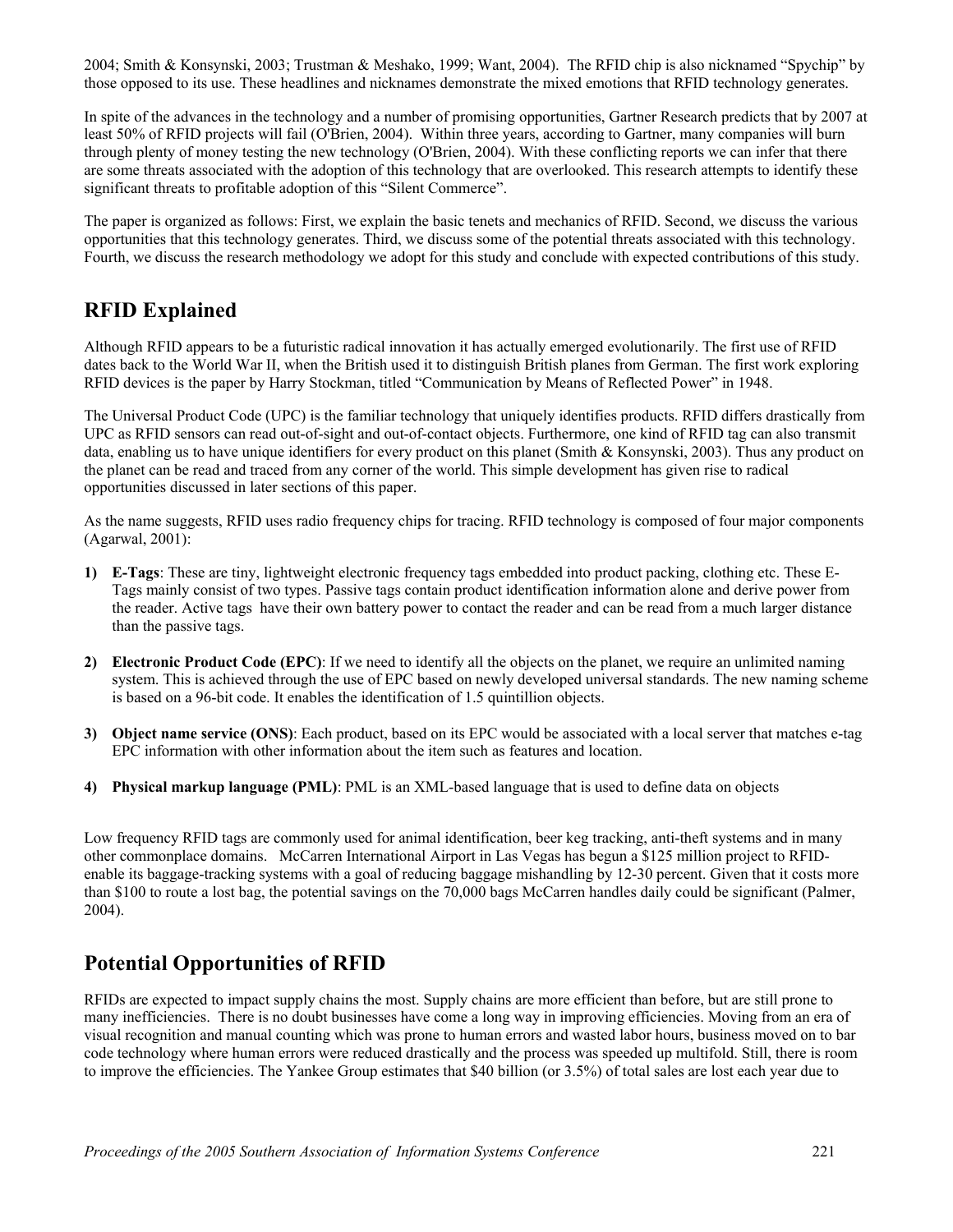supply chain information inefficiencies. Yankee Group also estimates that \$6 billion was lost in 2002 due to out-of-stock products in super markets (Sullivan, 2004).

Much of the inefficiency occurs as each item is identified and counted multiple times in the chain. Every identification and count increases costs. RFID can make these two processes easier. RFID does not require any physical contact to identify and count and thus time can be saved; in turn money and velocity could be improved in supply chains. An example of this efficiency gain is a garment manufacturer that can accurately inventory 80,000 garments at once and at all times (RFID, 2004).

Apart from the above, there are a number of areas where RFID can make an impact, including:

#### **1) Efficiency**

Inventory is a surrogate for inefficiency. RFID enables real time integration of information. No more does one need to scan each item or box to know the status of inventory or order. One sensor can gauge the whole inventory at once. This continuous and real time integration reduces the requirement to have high inventories by reducing the requirement for a buffer that is usually present for the same. Pete Abell, a research director at AMR Research, predicts "RFID may offer labor savings of 20 percent in the warehouse, reduce supply chain inventory by 25 percent and increase sales by three to four percent" (Reda, 2003).

#### **2) Transparency and Visibility**

By using RFID technology, information visibility is improved across the supply chain enabling firms to ultimately reduce inventories. Bar codes may serve the same purpose, but RFID can provide all the features that bar codes provide and be more reliable. With bar codes there is always room for human errors as an item may be skipped by the scanner. With transparency, the entire supply chain process can be improved and streamlined (Kaleido, 2002).

#### **3) Business Activity Monitoring (BAM) and Real-time Integration**

Gartner defines "BAM" as providing "real-time access to critical business performance indicators to improve the speed and effectiveness of business operations (McCoy, 2002). The availability of so much information, while challenging to administer, provides RFID users real-time integration capabilities not available with other inventory management solutions like bar coding. The result of RFID real-time visibility into stock levels and retail offerings is the ability to employ demand-based inventory management processes with greater effectiveness.

#### **4) Manufacturing and Distribution**

RFID can be used to support quality control (QC) in the case of manufacturing and distribution. The components and subassemblies that are present can be queried instantly using RFIDs. Thus RFID can be used to directly check if the right items from the bill of materials are in the right place at the right time.

#### **5) Short-term Competitive Advantage**

Large retailers and manufacturers are beginning to require top suppliers to develop and use RFID technology. Those that choose to implement RFID will win the larger share of business from these firms. Those that choose to not implement RFID immediately will see the demand for their products drop at these firms. Wal-Mart is imposing RFID use by its top 100 suppliers by the end of 2004. The next 200 suppliers will have to implement RFID by the end of 2005 and in the longer term, all suppliers to retail and large-scale manufacturing firms will probably be required to use RFID at some level (Hutchinson, Dunlap, Torre, Golinski, & Naal, 2003). Regardless of the size of the supplier, those choosing to adopt RFID in their supply chains earlier will be given favor by their customers.

From examining the above mentioned benefits it should follow that firms will rush to adopt this new and exciting technology. However, reality seems quite different from expectations. Along with providing opportunities, adoption of the technology presents many threats to an organization. The presence of these threats may be preventing the wholehearted adoption of this innovation. While some threats to the adoption of RFID have been recognized and expressed by various practitioners, there is no consensus on what constitutes the foremost threats. The next few pages and our research try to reach an understanding regarding some of the threats that concern managers while implementing RFID solutions.

### **Potential Threats of RFID**

RFID adoption presents many innovative opportunities for success but the threats to it are no less overwhelming. The adoption process can succeed only when all threats are mitigated. We present below some common threats that can be identified by studying the literature and trade press.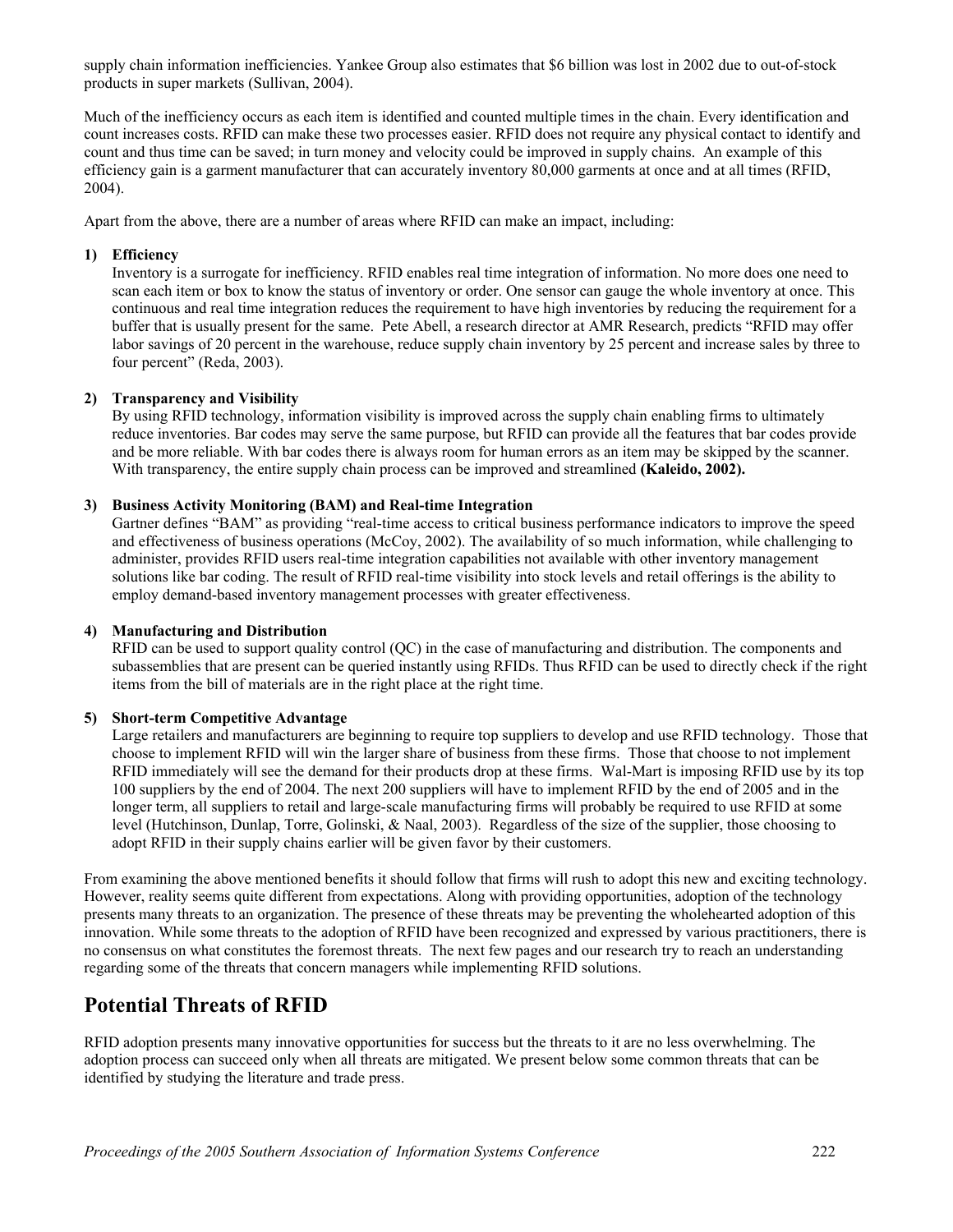#### **1) Privacy**

The primary threat to RFID adoption is the fear in the populace about privacy. This fear has kept pace with the hype which has followed RFID. So prevalent is the fear that some U.S. states have already proposed legislation limiting the scope of RFID chips (Kuchinskas 2003). While most of the fear is irrational, the pervasive nature of RFID does raise some valid concerns and any firm implementing an RFID based system must address the issues of privacy to prevent a backlash from the general stakeholders.

Research has shown that concerns about privacy have heightened amongst consumers with the advent of the internet and the last thing a firm wants is negative publicity during the introduction phase of a new technology. The privacy threat is real and has not been satisfactorily solved. Without a proper secure technique for transmitting RFID data, "the impending ubiquity of RFID tags…poses a potentially widespread threat to consumer privacy"(Juels, 2004). A major way of addressing this problem would be defining the scope of the technology. In other words, formulating and disseminating policies guiding the use of RFID's, e.g. making policies stating that retailers selling goods must disable RFID chips during checkout. While this kind of a process will reduce the functionality of the technology, it may result in better acceptance of the technology.

#### **2) Information overload**

The next biggest threat that RFID adoption presents is information overload, especially if the firm is not ready to manage the expected exponential increase in data flow. RFID technology is the most information intensive technology ever developed. It enables tracking of each and every single item produced by a firm. Firms accustomed to handing items by cases or even truckloads are suddenly confronted with item level data. Numerous researchers have pointed out the damaging effects of information overload on managerial decision making (Etzel, 1995; Zolkos, 2005) . If firms are not able to manage the information through the use of appropriate systems, decision making can come to a halt or at best lead to suboptimum decision making.

#### **3) Relevancy of information**

A related problem to information overload is the problem of relevancy of information. While RFID allows real-time tracking of information, the question that must be asked by firms is: what is the relevancy of information that is gained by tracking products on a real time, per unit basis. Perishable / expensive products might require a real time capability, but a similar benefit level (vis-à-vis costs) is uncertain for other products.

#### **4) Lack of standards**

Another threat to RFID adoption is the lack of standards (Kuchinskas, 2004; Sliwa, 2004). RFID has been hyped as the "Internet of Things" (Schoenberger, 2004). The key to realizing that dream is the standardization of protocols used in running the system. An analogy is found in the evolution of the internet. Before the World Wide Web became standard with the use of the TCP/IP protocol, the world consisted of various different networks that were unable to talk to each other. Until that time, people really could not develop applications that exploited the benefits of electronic communications. The development of common standards changed the scenario for ever. The same is the case with RFID, albeit with a higher cost. If firms go for proprietary protocols, the true value of RFID may never be realized. A situation may exist where suppliers, retailers, and vendors all follow different protocols and interoperability becomes the major problem.

#### **5) Cost of implementation**

Last, but not the least, is the threat of escalating costs. Various studies (Brockner, 1992; M. Keil, Mann, & Rai, 2000; Mark Keil, Rai, Mann, & Zhang, 2003) have shown that projects suffer from time or cost escalation. In implementing an RFID-based strategy, costs accrue from three sources. Cost of implementing new systems (including training), cost of hardware to read RFID tags at various locations, and the cost of the tag itself. Most studies talk only about the cost of the tag, per se, as the primary cost, and much time and energy is being devoted on bringing the cost of the hardware down (Smith & Konsynski, 2003). The thinking being that as soon as per unit cost of the chip goes down, implementation of a RFID based system would be easy. However firms that ignore costs associated with implementing such an informationintensive system might be walking into a budgeting disaster.

The above mentioned points are just some of the most prominent hurdles that seem to prevent the wholehearted acceptance of RFID. However, as of today, there is no consensus as to what are the real significant hurdles that must be addressed before a critical inflexion point is crossed. The only consensus seems to be that problems exist and must be solved. This paper tries to address this very problem so that academia and industry can work together to address the significant problems to bring this technology to fruition.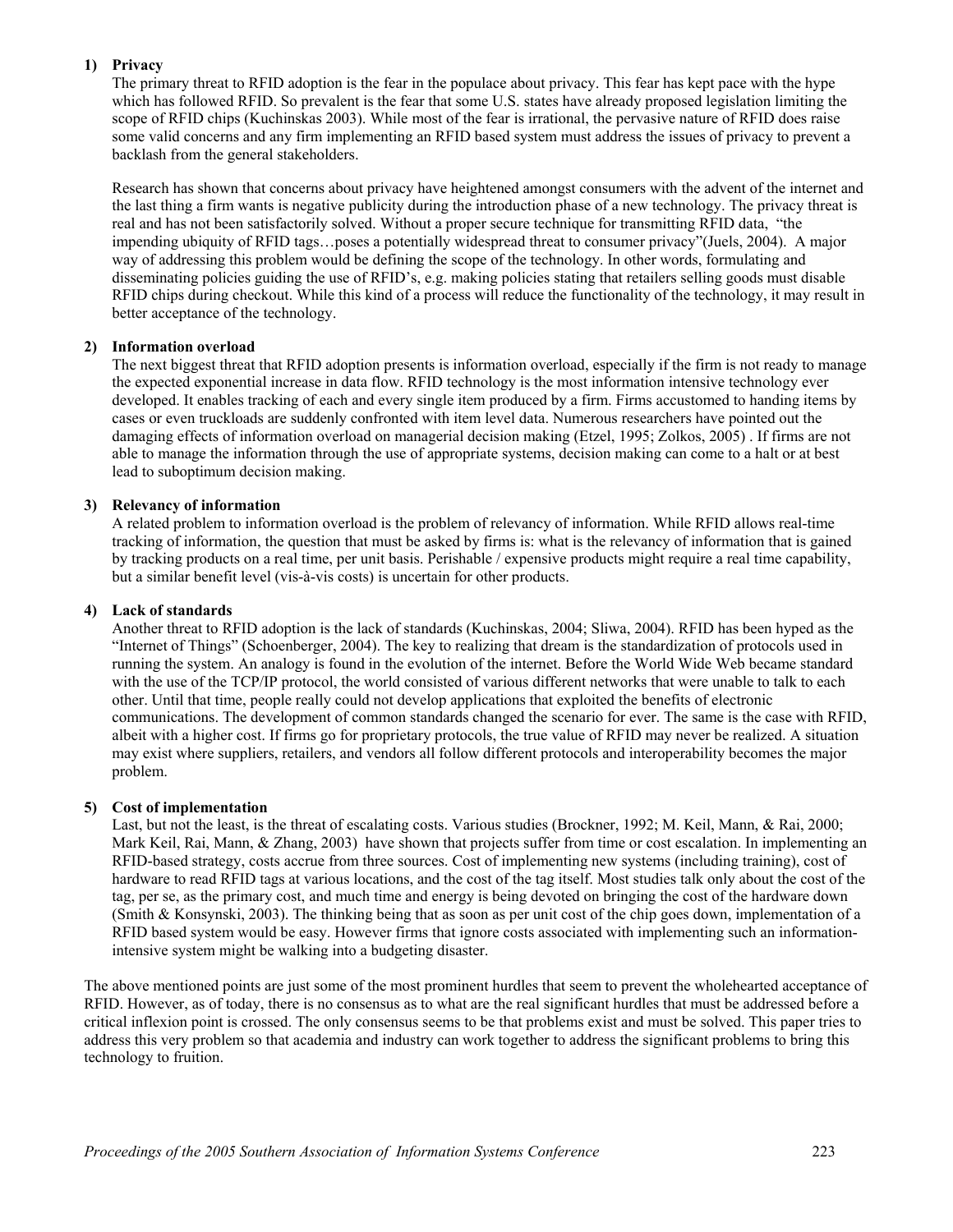

### **Research Approach**

The aim of this study is to identify and develop a list of significant threats to RFID adoption and rank order them in list of significance. The novelty of this technology and lack of theory poses constraints in identifying and rank ordering threats. Thus the best sources of such information are experts who are familiar and/or have used this technology. A rank ordered Delphi approach as posited by Schmidt (1997) can be used to obtain a rank ordered list of significant threats to RFID adoption. This Delphi study helps in producing a rank ordered list of threats by eliciting opinions of a panel of experts through iterative controlled feedback and group consensus.

Our panel of experts is chosen as a mix of academics and practitioners who are knowledgeable about the technology and/or are using it. This mix of panelists would have divergent opinions, distinct experiences and different backgrounds.

Data collection and analysis will be based on Schmidt's method as shown in Figure 2. In Phase I, the starting list of threats will be presented to the panel to validate the list and add missing threats as they perceive them. Phase II would be used to shortlist the comprehensive list of barriers to a manageable few to further enable rank ordering. After this phase II, only the threats that are perceived by majority of the panel will be retained. Phase III involves the ranking and rating the selected list from phase II. The ranking phase involves careful reviewing of the list of threats and rank ordering according to priority: the threat which would present the most serious impediment to RFID adoption and so on. Controlled feedback for all ranking rounds would be provided in form of mean ranks. The ranking round would be stopped according to the procedure outlined by Schmidt (1997). The ranking stops when either a strong consensus is reached or when the consensus plateaus.

The result of this study would be a rank ordered list of threats for RFID adoption in the order of importance. This would enable both researchers and practitioners to focus on these issues and try to mitigate these threats so that we could realize and benefit from the opportunities RFID promises.